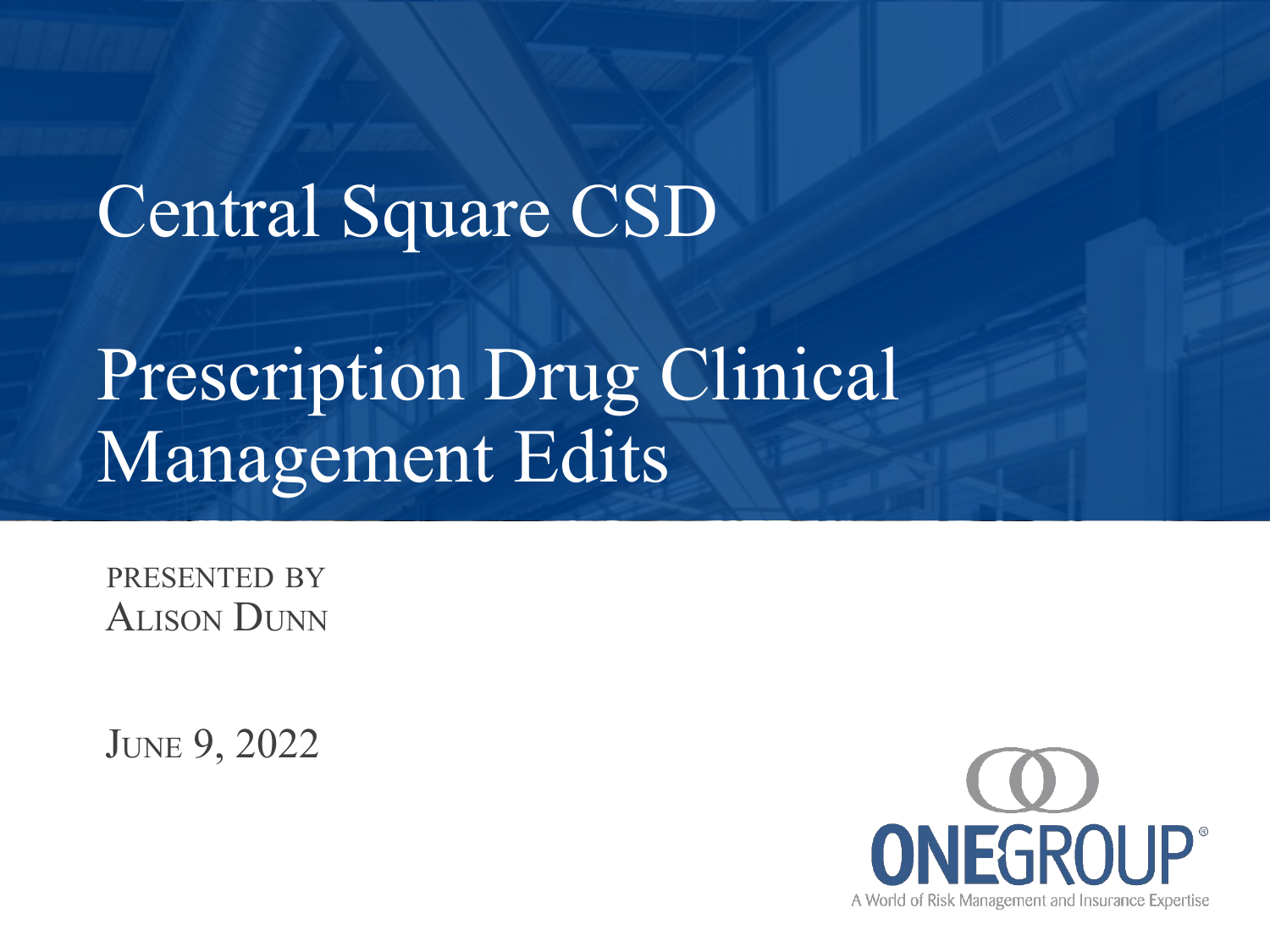### Agenda

- Health Insurance Overview
- Prescription Drug Trends
	- Landscape
	- Data
- Management Programs
	- Prior Authorization
	- Step Therapy
	- Generic Advantage

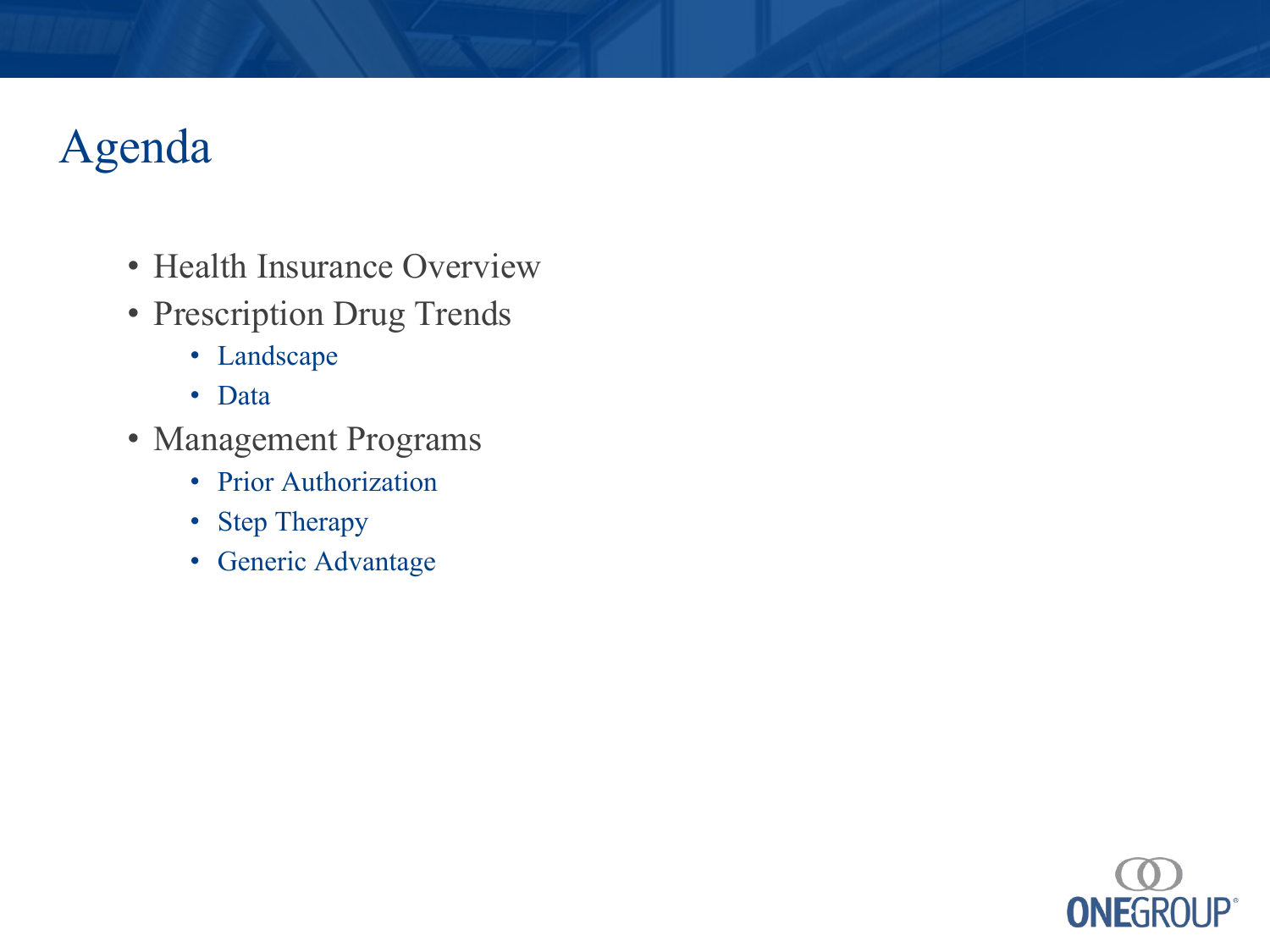# Landscape

### What is Driving U.S. Healthcare Costs?

#### Clinical management: Seven factors driving U.S. health care costs

|                                                                                                            | 2                                                                           | 3                                                                                                                      | 4                                                                                         | 5                                                                                                                                                | 6                                                                                                                                                      | 7                                                                  |
|------------------------------------------------------------------------------------------------------------|-----------------------------------------------------------------------------|------------------------------------------------------------------------------------------------------------------------|-------------------------------------------------------------------------------------------|--------------------------------------------------------------------------------------------------------------------------------------------------|--------------------------------------------------------------------------------------------------------------------------------------------------------|--------------------------------------------------------------------|
| <b>Increased</b><br><b>Utilization</b>                                                                     | <b>Aging</b><br><b>Population</b>                                           | <b>Biologics</b><br>and New<br><b>Technologies</b>                                                                     | <b>Behavior and</b><br><b>Lifestyle</b>                                                   | <b>Pharmaceutical</b><br><b>Costs</b>                                                                                                            | System<br>Inefficiencies                                                                                                                               | <b>Medical</b><br><b>Malpractice</b>                               |
| Demand, new<br>treatments,<br>defensive<br>medicine.<br>and aging<br>population<br>with poor<br>lifestyles | Longevity<br>dictates<br>prolonged<br>and increased<br>health care<br>costs | Expensive<br>drugs.<br>technologies,<br>services and<br>procedures<br>to prolong/<br><i>improve</i><br>quality of life | Choices<br>leading to<br>long-term<br>chronic and<br>associated<br>managing<br>treatments | More<br>utilization,<br>new and<br>expensive<br>medications,<br>specialty<br>drugs, fewer<br>manufacturers <sup>®</sup><br>that control<br>price | Procedure<br>duplications,<br>preventable<br>mistakes.<br>unnecessary<br>treatments<br>and<br>prescriptions,<br>technological<br><i>inefficiencies</i> | Higher<br>insurance<br>rates, practice<br>of defensive<br>medicine |

Source: National Association of Health Underwriters, "Cost Drivers"

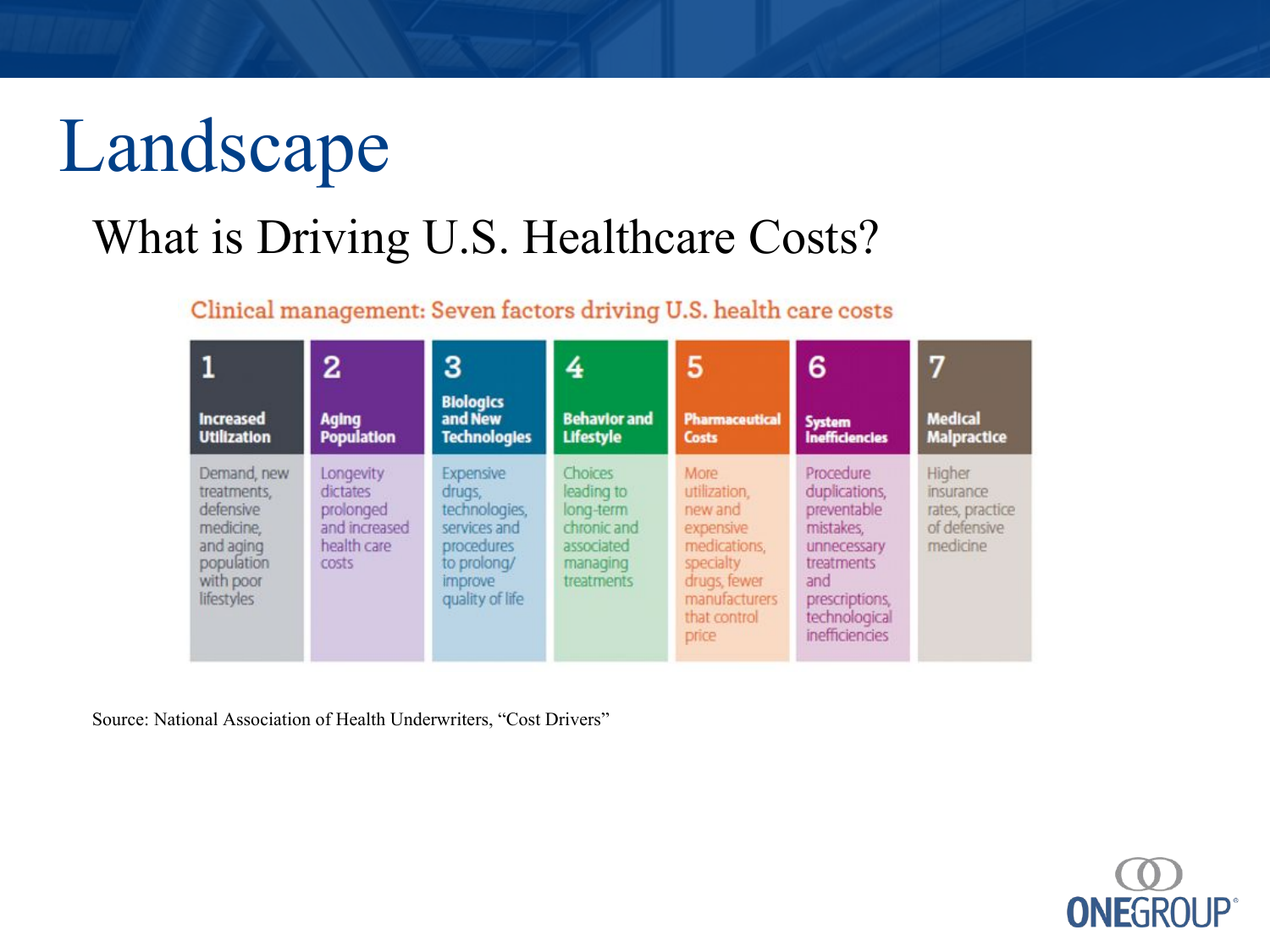# Landscape

Health Insurance Costs - Prescription Drugs contribute to these increases



### **Money Spent on Prescription Drugs**

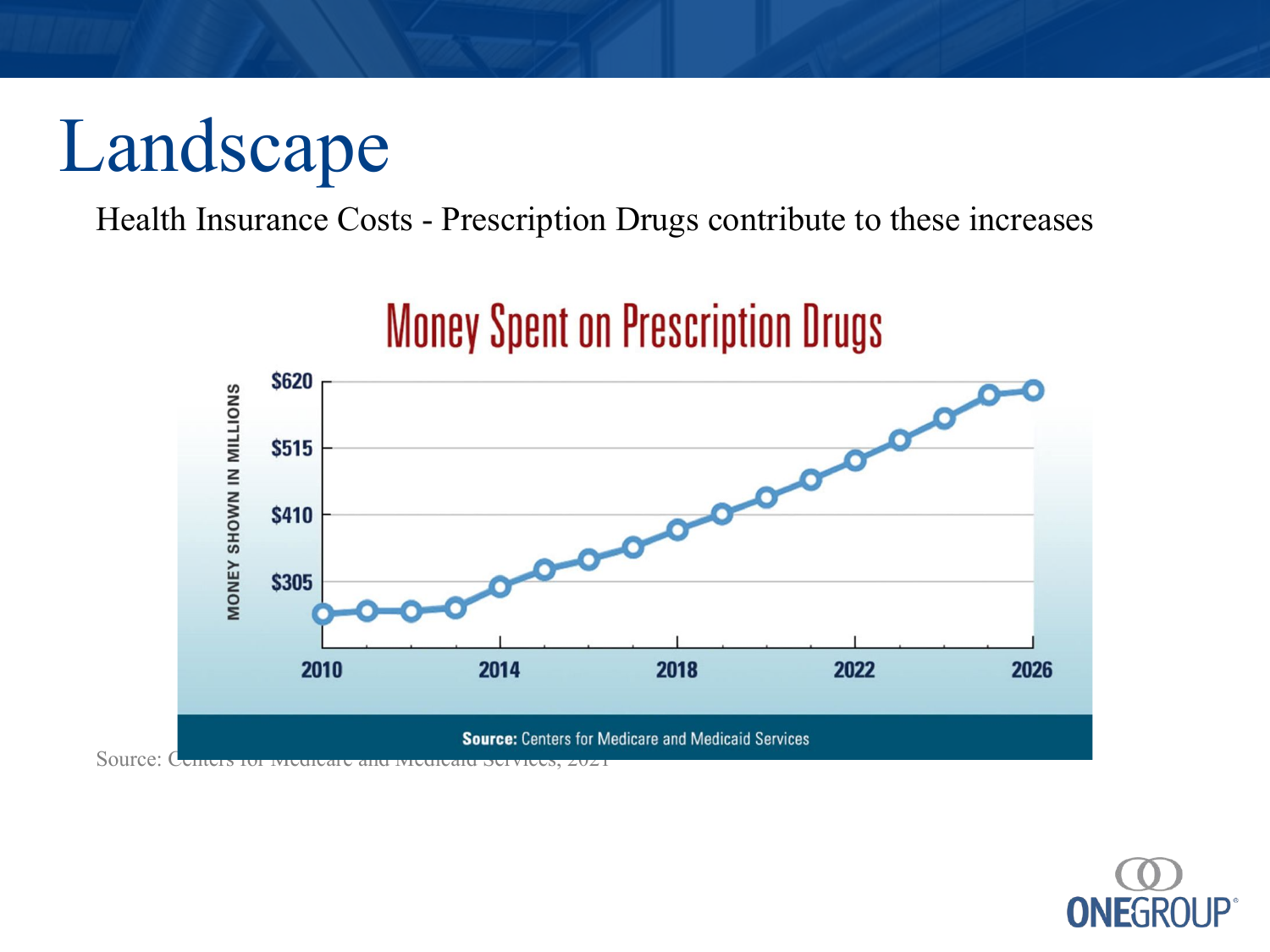# Landscape

#### Rising prescription drug costs account for 21% of every premium dollar.



Sources: National Health Expenditure Data, Centers for Medicare and Medicaid Services, Agency for Healthcare Research and Quality (AHRQ), IMS Institute

Includes prescription drugs administered in a clinical setting.

Include both governmental administrative costs for programs such as Medicare and Medicaid, and the administrative costs of private.

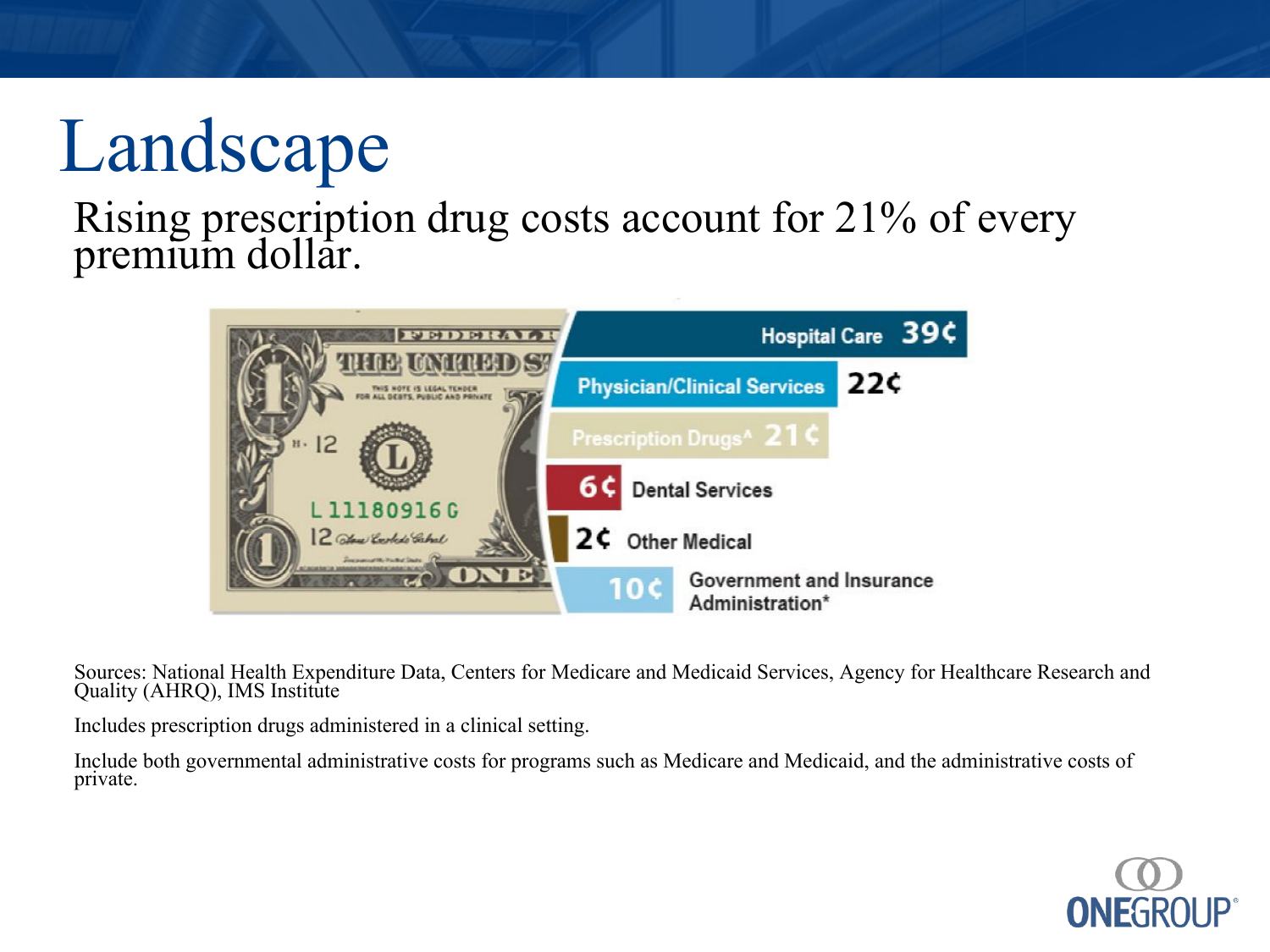## Trends

#### Generic drug prices have declined while brand drug prices continue to increase in cost.



Source – Express Scripts Drug Trend Report, 2018

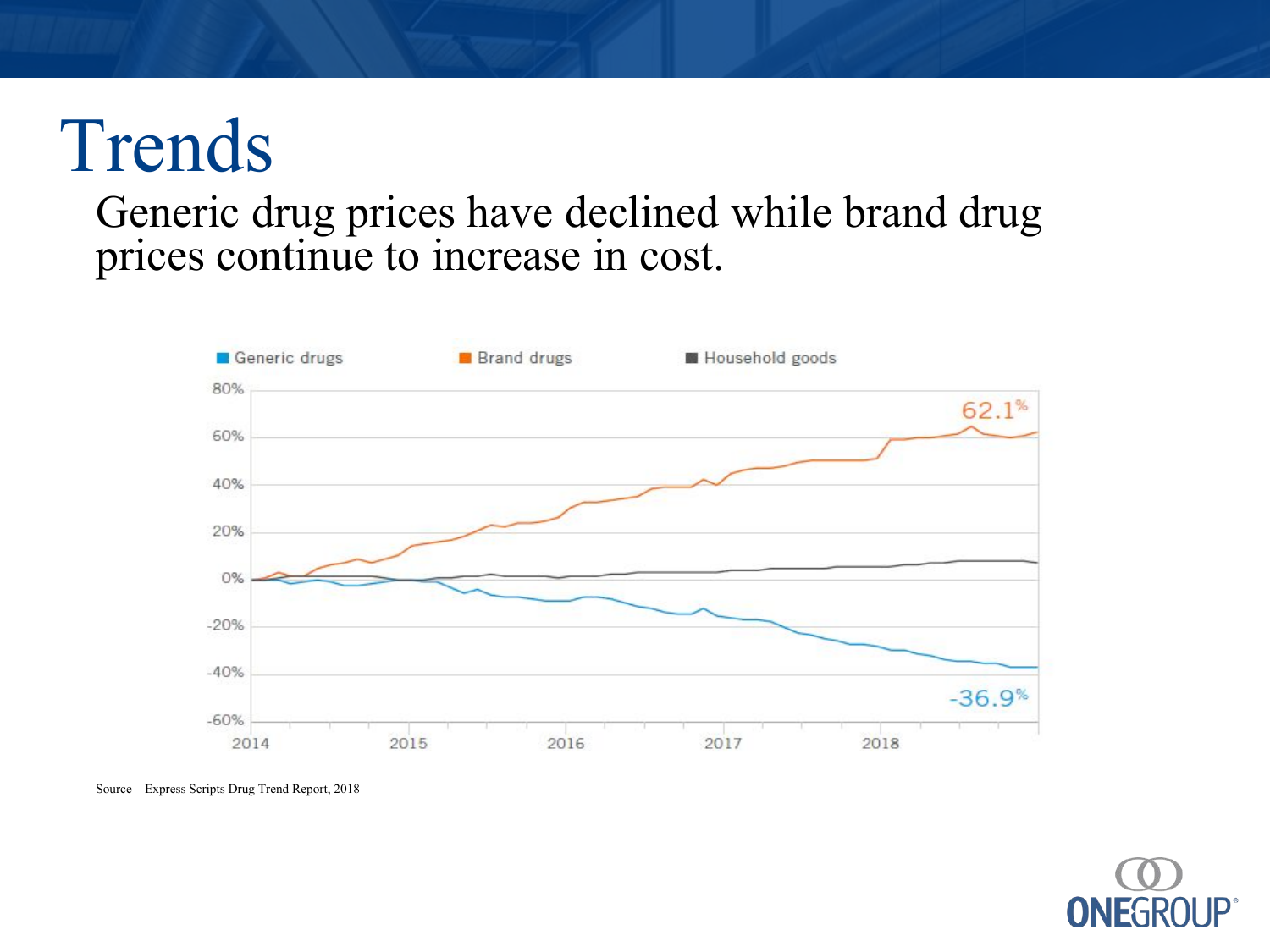# Prescription Drug Data

The Cooperative's overall Rx spend is approximately \$82M.

**Central Square Data**: Total Plan Spend on Rx: \$3,457,390 Plan Pays: 96.6% of all Rx costs Generic Fill Rate: 83%

2021 data

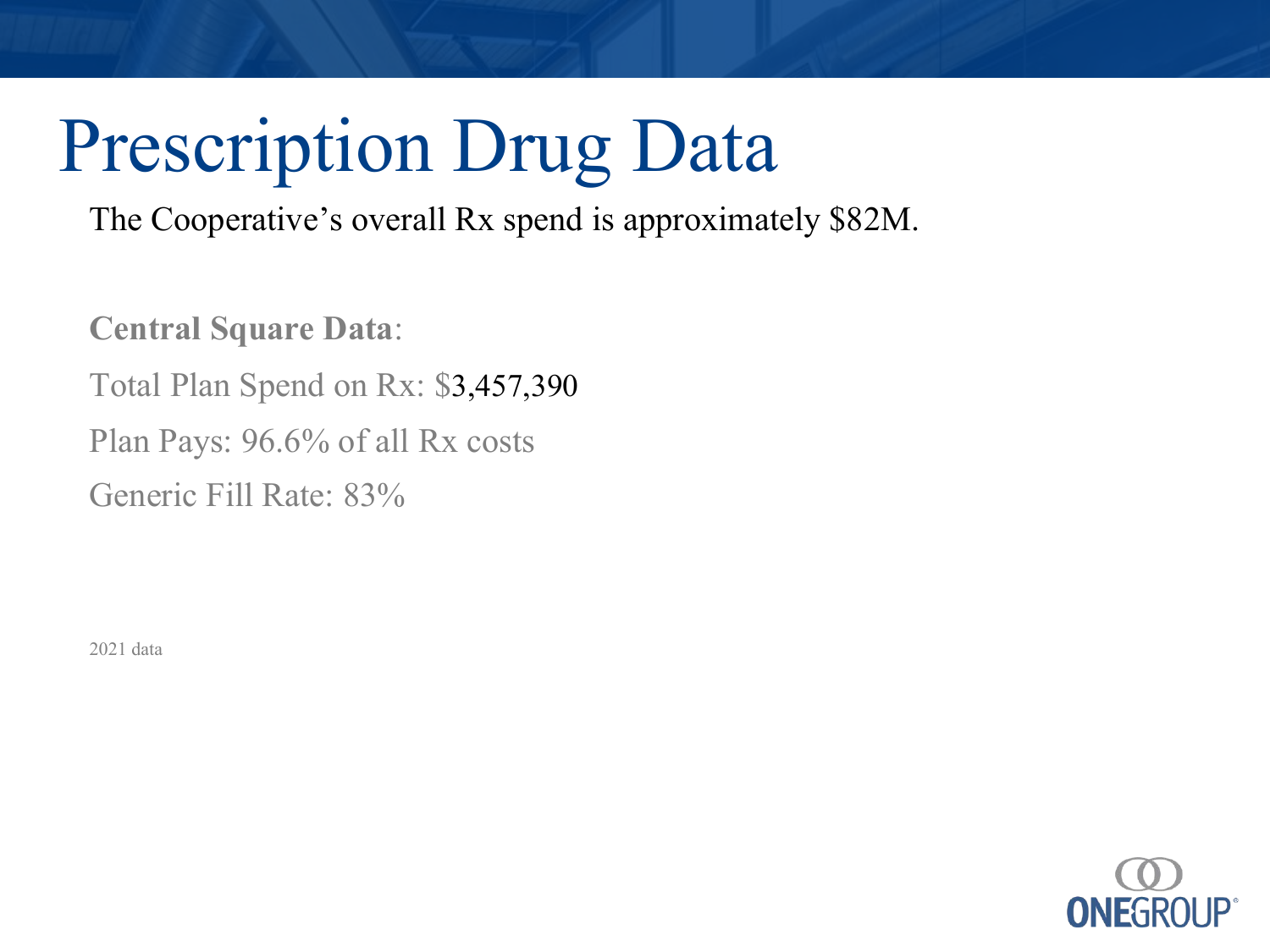### What are groups doing to contain costs?

Top Strategies:

- 1. Use specialty pharmacy management
- 2. Expand prior authorization
- 3. Evaluate pharmacy management program
- 4. Expand step therapy programs
- 5. Promote cost savings opportunities such as mail order

Source – Segal 2021 Plan Survey Results

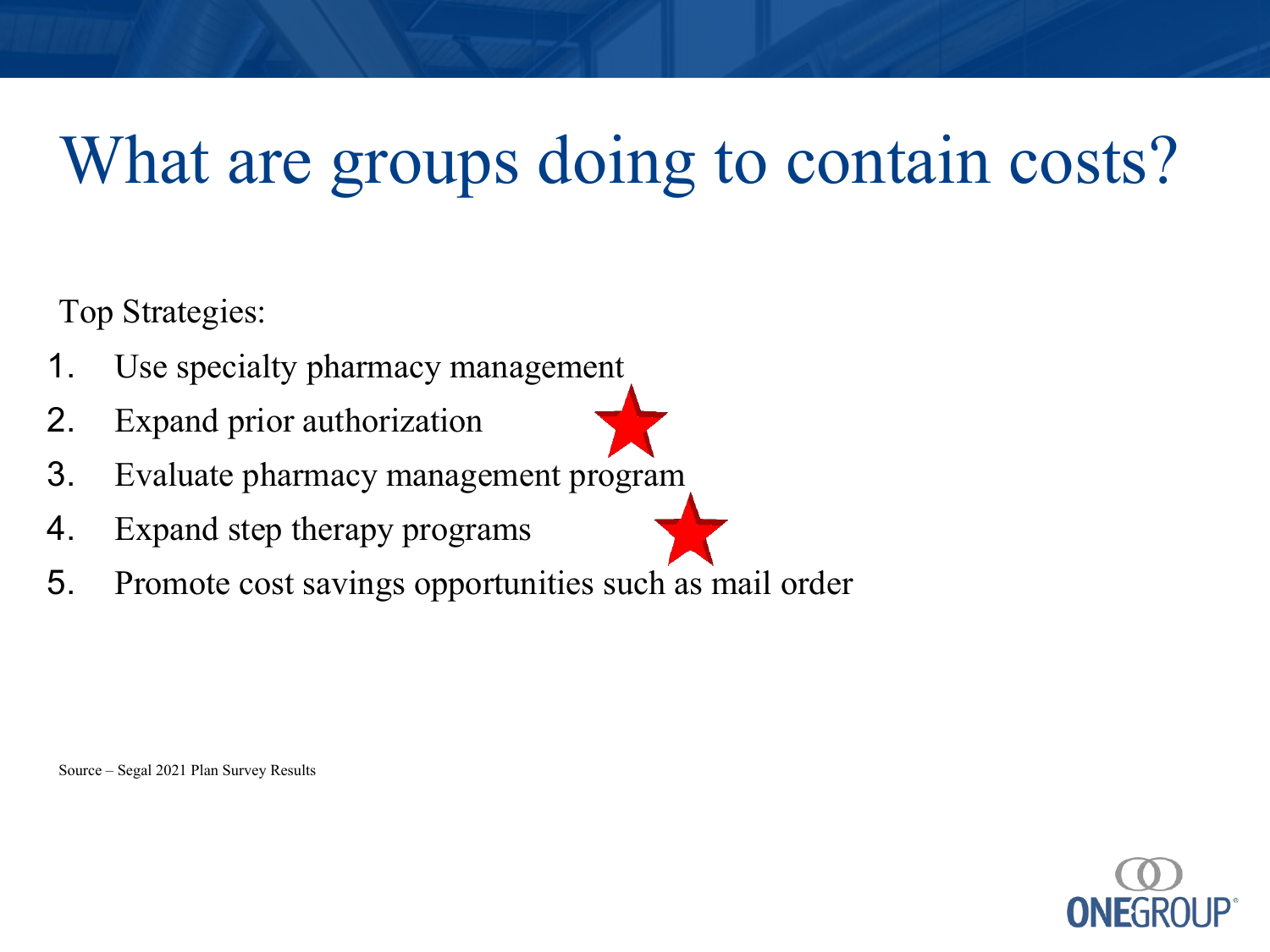### Utilization Management Programs

Prescribing and using medications appropriately can effectively improve patient outcomes and reduce expenses, even as drug costs rise

Management of drug utilization and maximizes the efficacy of the drug spend

Examples:

Prior Authorization

Step Therapy

Generic Advantage

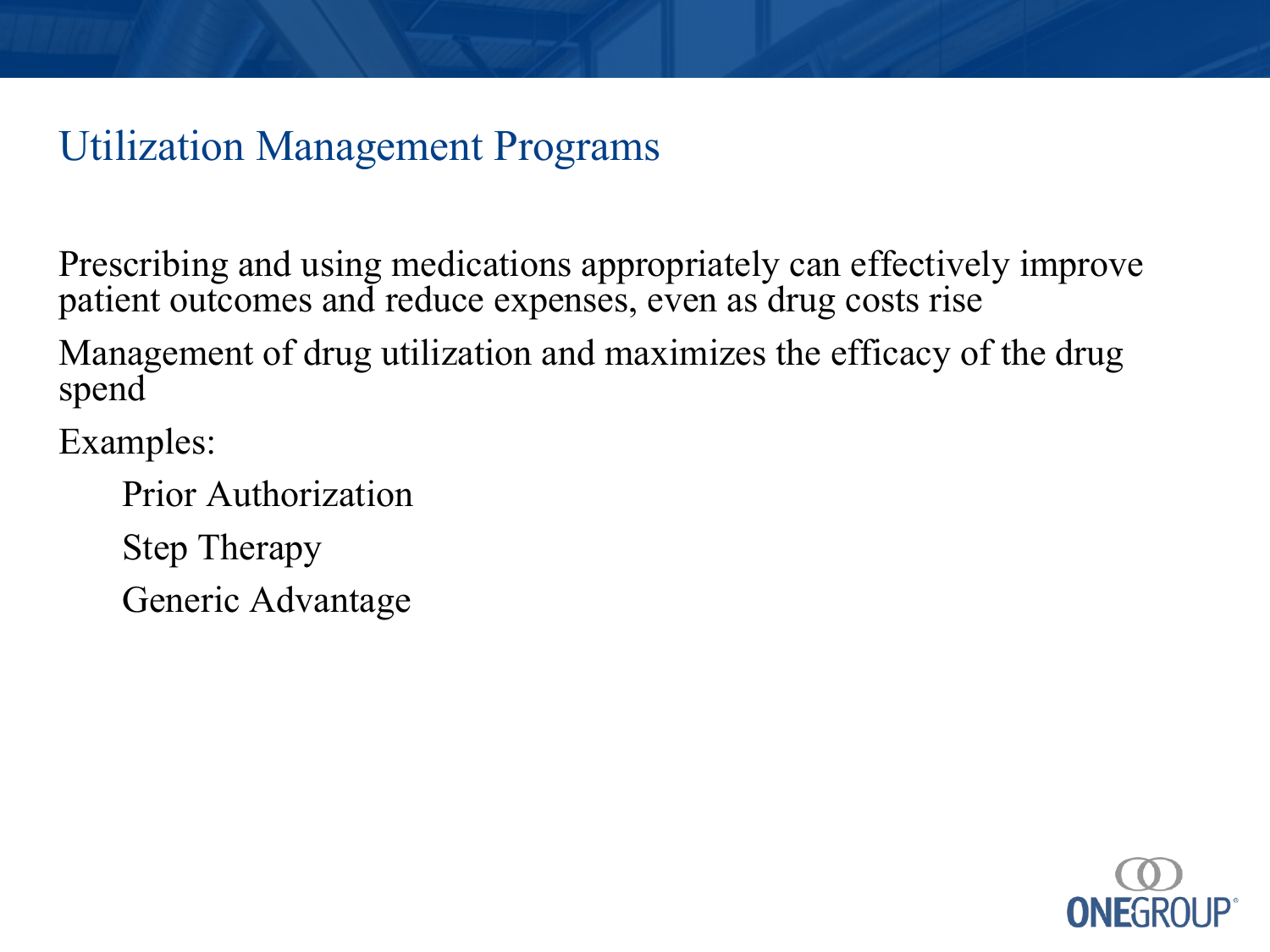### What is Prior Authorization?

**Prior authorization** (PA) is a requirement that your physician obtain approval from the health insurance plan to prescribe a specific medication.

PA is a technique for ensuring prescribed medications are appropriately prescribed based upon FDA and manufacturer guidelines, medical literature and benefit design.

It results in minimizing costs, wherein benefits are only paid if the medical care has been pre-approved by the insurance company.

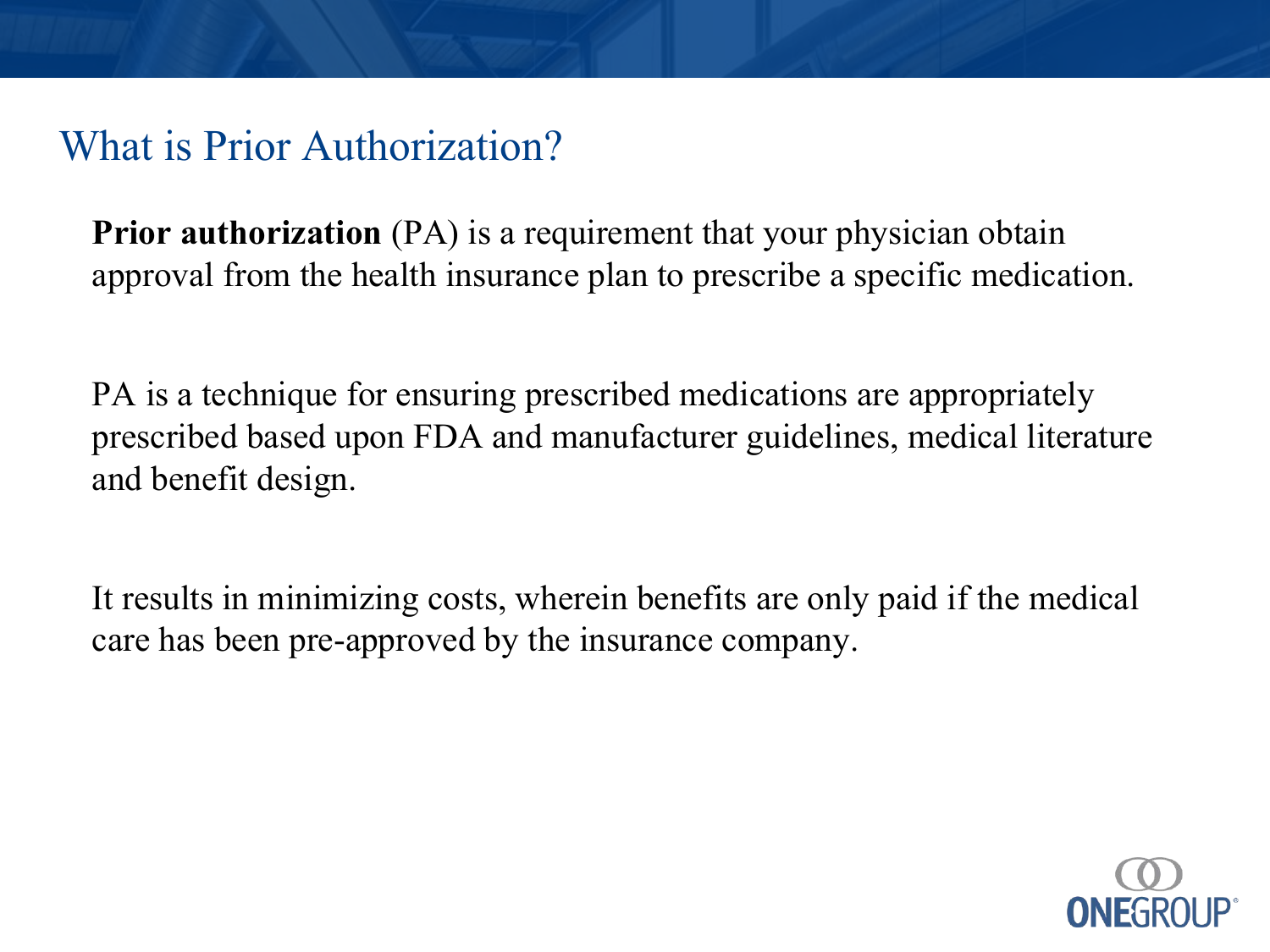### Prior Authorization

#### **What kinds of drugs need prior authorization?**

- Drugs that have dangerous side effects
- Drugs that are harmful when combined with other drugs
- Drugs that you should use only for certain health conditions
- Drugs that are often misused or abused
- Drugs that a doctor prescribes when less expensive drugs might work better

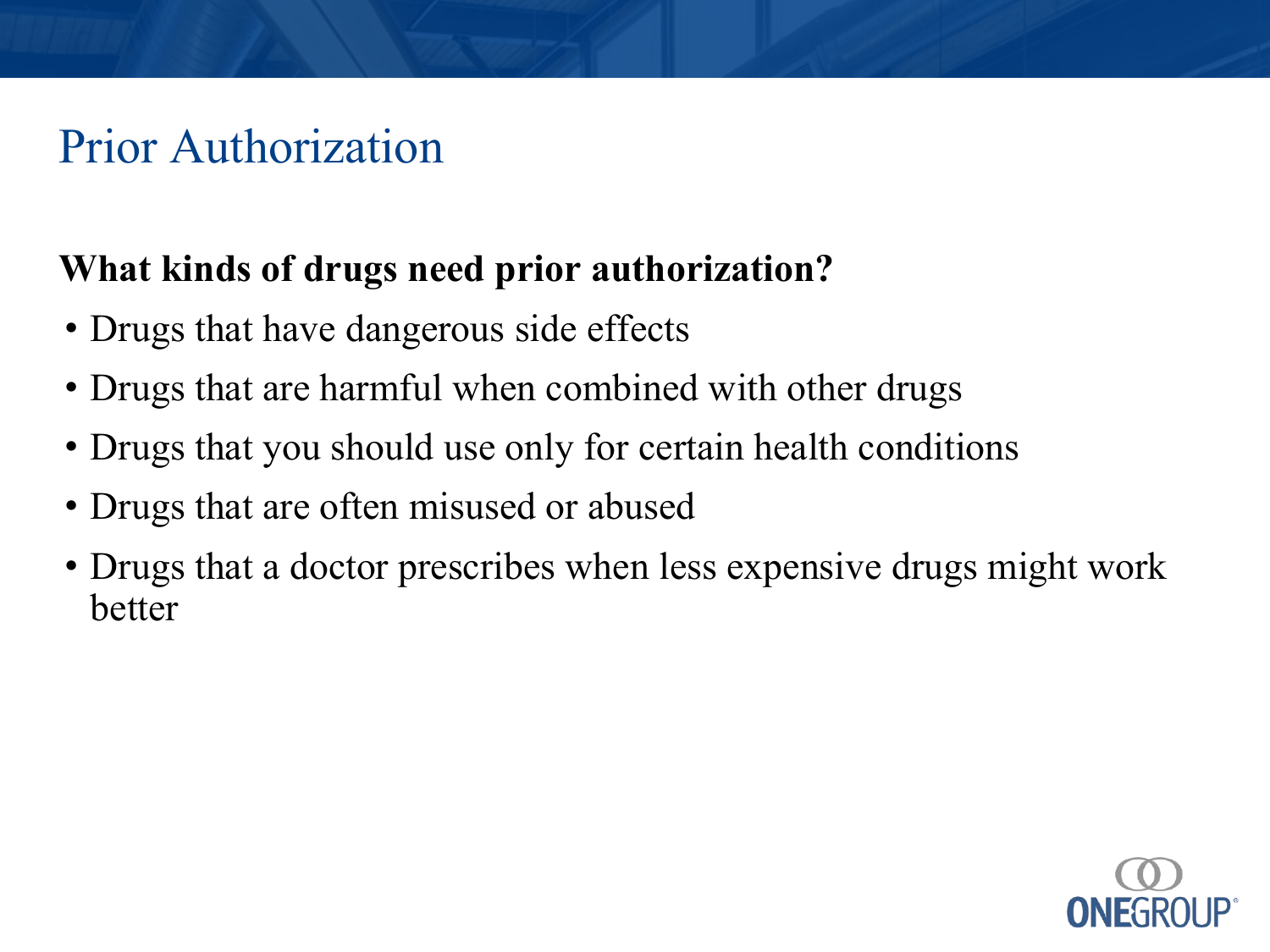#### How Does Prior Authorization Work?

Physicians submit the PA paperwork on behalf of the member. When the member goes to the pharmacy to pick up the prescription, the authorization process has generally already taken place. If the medication is not approved, the physician may supply supporting reasons or prescribe an alternative medication that would also be reviewed for safety and efficacy.

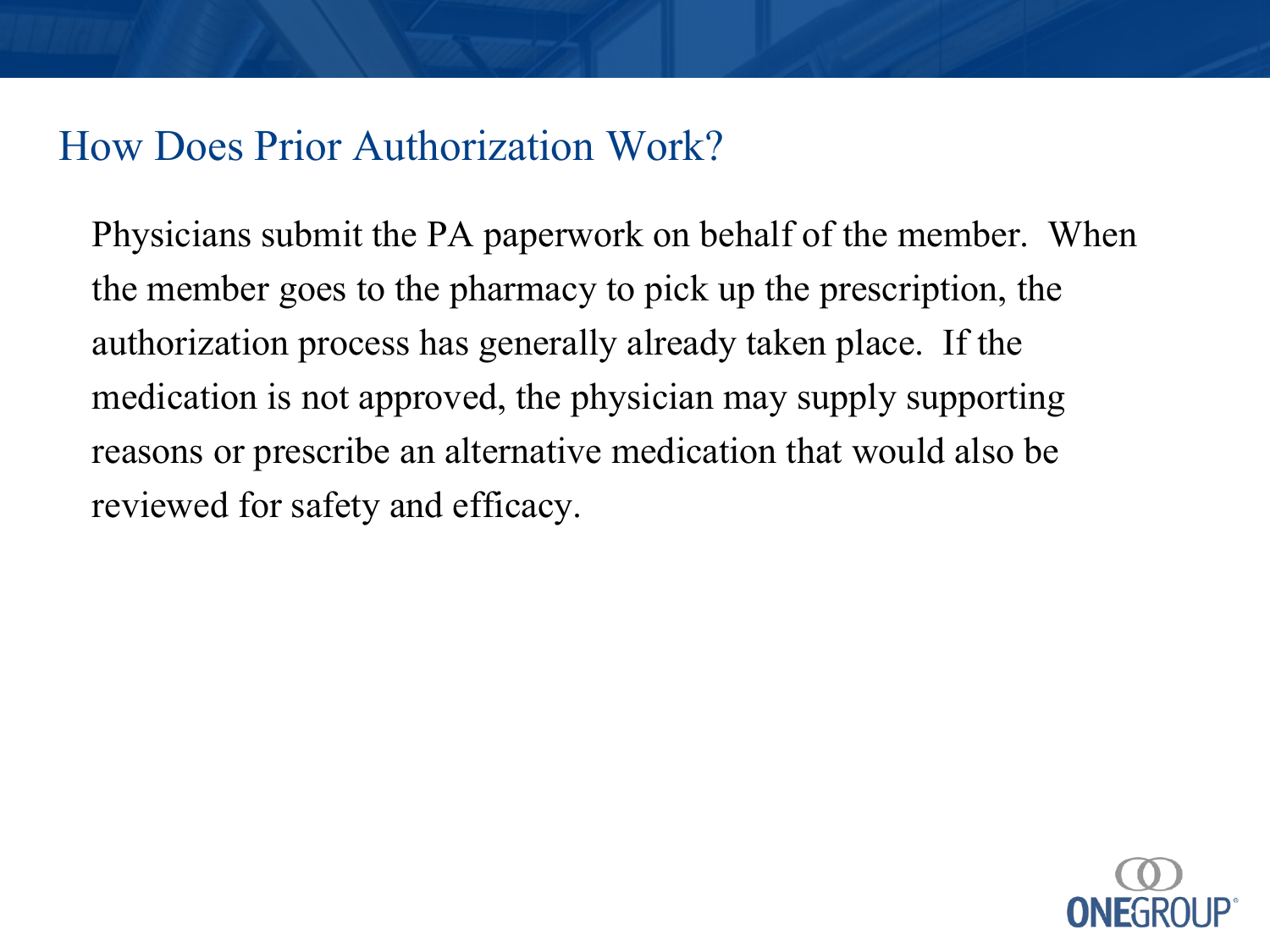### Example of the Prior Authorization Medication

| PRODUCT DESCRIPTION                                                                                                                                                                                                                                                                                                                                                                                                                                                                                   | <b>TIER</b>             | LIMITS/RESTRICTIONS/NOTES |
|-------------------------------------------------------------------------------------------------------------------------------------------------------------------------------------------------------------------------------------------------------------------------------------------------------------------------------------------------------------------------------------------------------------------------------------------------------------------------------------------------------|-------------------------|---------------------------|
| amoxicillin/potassium clavulanate (amoxicillin/potassium 200-28.5/5 susp recon,<br>amoxicillin/potassium 200-28.5mg tab chew, amoxicillin/potassium 250-125 mg<br>tablet, amoxicillin/potassium 250-62.5/5 susp recon, amoxicillin/potassium 400-<br>57mg tab chew, amoxicillin/potassium 400-57mg/5 susp recon,<br>amoxicillin/potassium 500-125 mg tablet, amoxicillin/potassium 600-42.9/5 susp<br>recon, amoxicillin/potassium 875-125 mg tablet, amoxicillin/potassium 1000-<br>62.5 tab er 12h) | $-1$                    |                           |
| ampicillin trihydrate (125 mg/5ml susp recon, 250 mg capsule, 250 mg/5ml susp<br>recon, 500 mg capsule)                                                                                                                                                                                                                                                                                                                                                                                               | $\mathbf{1}$            |                           |
| AUGMENTIN (125-31.25 MG/5 ML, 250-62.5 MG/5 ML, 500-125 TABLET, 875-<br>125 TABLET)                                                                                                                                                                                                                                                                                                                                                                                                                   |                         |                           |
| AUGMENTIN ES-600                                                                                                                                                                                                                                                                                                                                                                                                                                                                                      | $\sqrt{3}$              |                           |
| <b>AUGMENTIN XR</b>                                                                                                                                                                                                                                                                                                                                                                                                                                                                                   | $\overline{\mathbf{3}}$ |                           |
| dicloxacillin sodium                                                                                                                                                                                                                                                                                                                                                                                                                                                                                  | a.                      |                           |
| <b>MOXATAG</b>                                                                                                                                                                                                                                                                                                                                                                                                                                                                                        | $\overline{\mathbf{3}}$ | <b>PA</b>                 |
| penicillin v potassium (125 mg/5ml soln recon, 250 mg tablet, 250 mg/5ml soln<br>recon, 500 mg tablet)                                                                                                                                                                                                                                                                                                                                                                                                | 61.                     |                           |
| <b>MACROLIDES</b>                                                                                                                                                                                                                                                                                                                                                                                                                                                                                     |                         |                           |
| <b>AZASITE</b>                                                                                                                                                                                                                                                                                                                                                                                                                                                                                        |                         |                           |

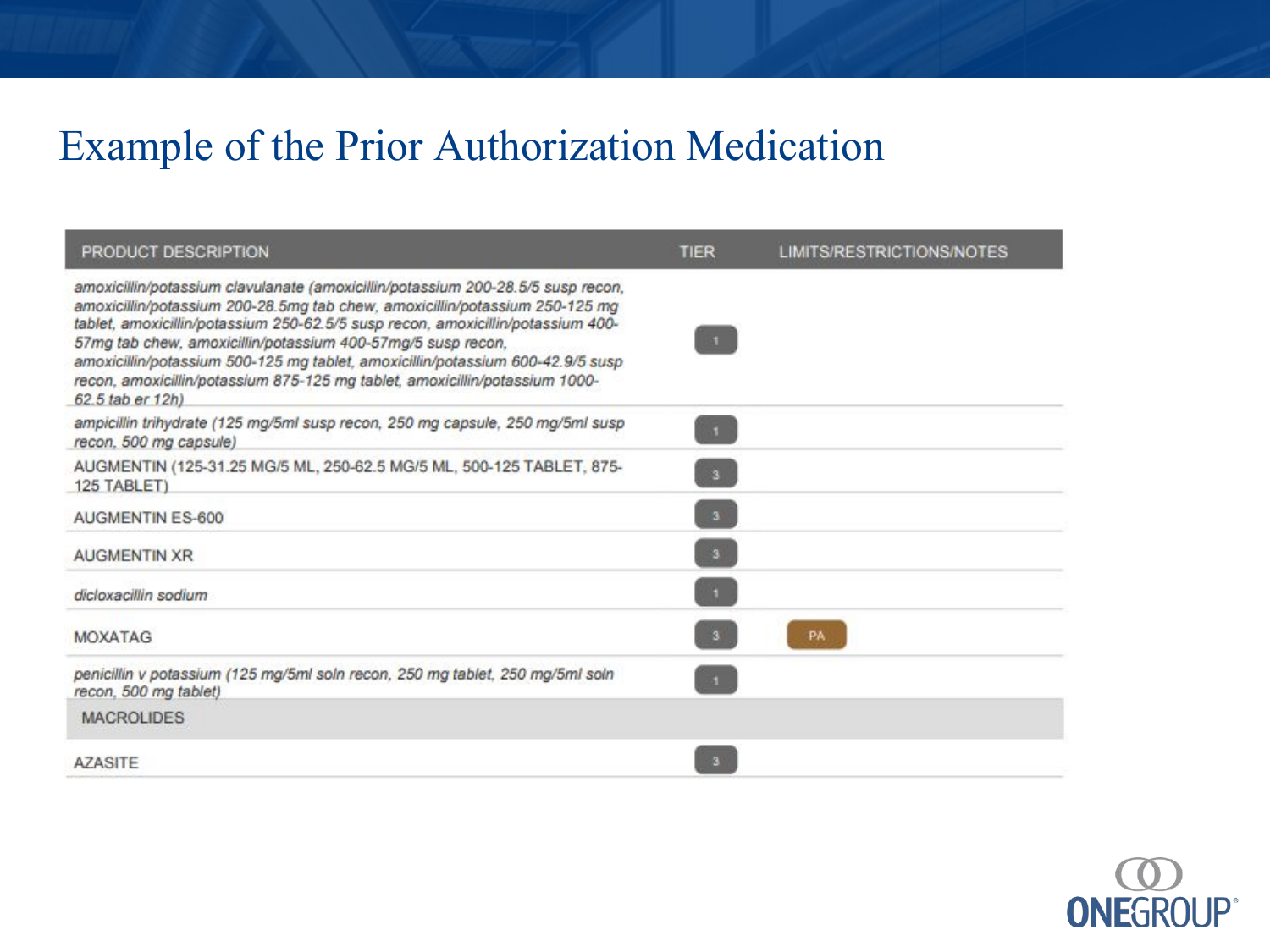### What is Step Therapy and How Does it Work?

**Step Therapy** - In some cases, the insurance carrier requires members to first try certain drugs to treat their medical condition before it will cover another drug for that condition.

For example, if Drug A and Drug B both treat the medical condition, Drug B may not be covered unless the patient tries Drug A first. If Drug A does not work for the patient, Drug B will be covered.

The process is handled between the provider and pharmacist behind the scenes in most cases.

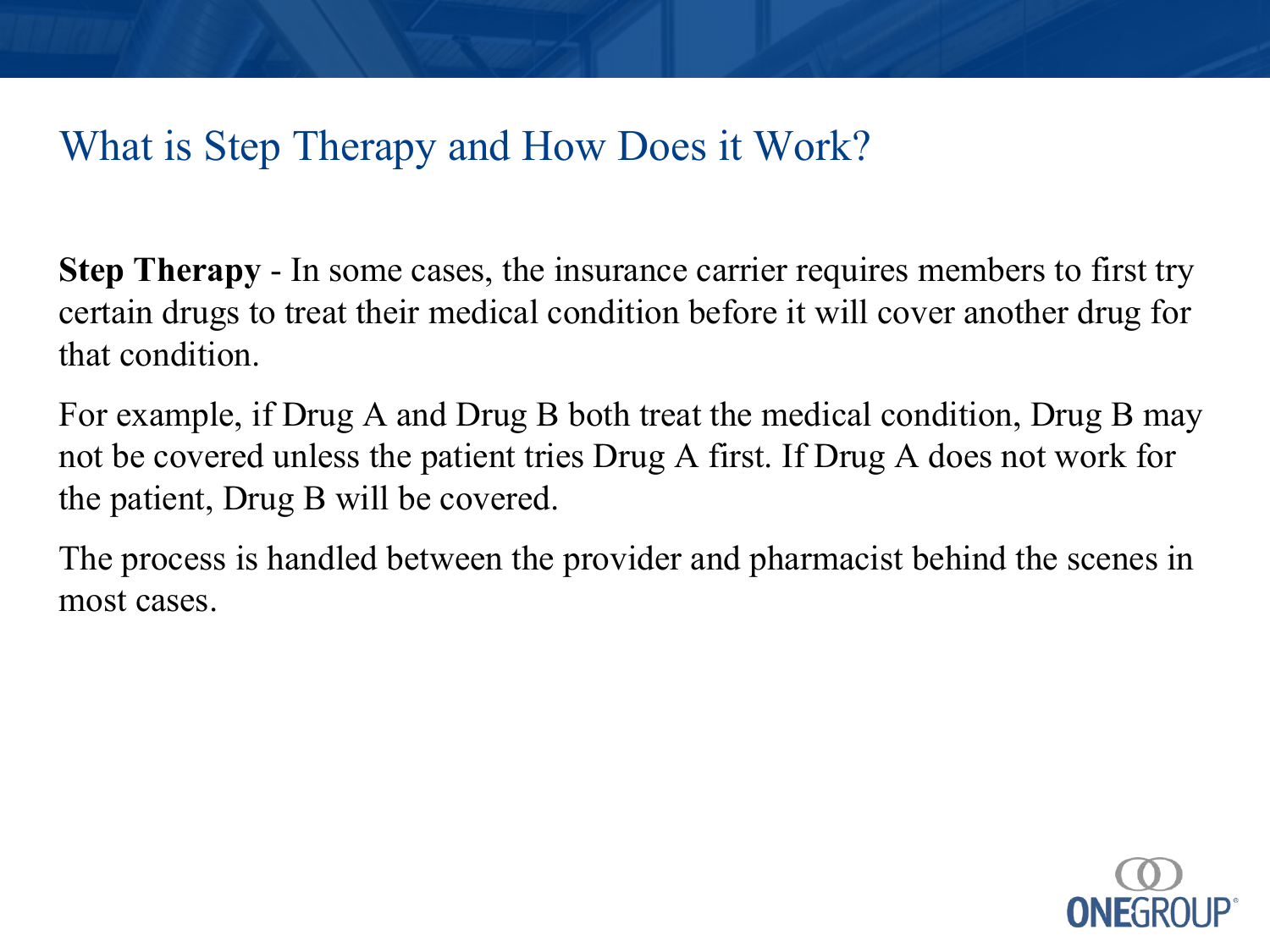### Example of the Step Therapy List

| <b>PRODUCT DESCRIPTION</b>                                                                                                                                                                                                                                                   | <b>TIER</b>             | <b>LIMITS/RESTRICTIONS/NOTES</b> |
|------------------------------------------------------------------------------------------------------------------------------------------------------------------------------------------------------------------------------------------------------------------------------|-------------------------|----------------------------------|
| fentanyl (12 mcg/hr patch td72, 25 mcg/hr patch td72, 50mcg/hr patch td72,<br>75mcg/hr patch td72, 100 mcg/hr patch td72)                                                                                                                                                    |                         | PA                               |
| fentanyl (37.5mcg/hr patch td72, 62.5mcg/hr patch td72, 87.5mcg/hr patch<br>td72)                                                                                                                                                                                            |                         | <b>PA</b>                        |
| hydrocodone bitartrate (10 mg cap er 12h, 15 mg cap er 12h, 20 mg cap er 12h,<br>20 mg tab er 24h, 30 mg cap er 12h, 30 mg tab er 24h, 40 mg cap er 12h, 40<br>mg tab er 24h, 50 mg cap er 12h, 60 mg tab er 24h, 80 mg tab er 24h, 100 mg<br>tab er 24h, 120 mg tab er 24h) |                         | <b>PA</b>                        |
| hydromorphone hcl (8 mg tab er 24h, 12 mg tab er 24h, 16 mg tab er 24h, 32<br>mg tab er 24h)                                                                                                                                                                                 |                         | PA                               |
| <b>HYSINGLA ER</b>                                                                                                                                                                                                                                                           | $\mathbf{3}$            | <b>PA</b>                        |
| KADIAN (ER 20 MG CAPSULE, ER 30 MG CAPSULE, ER 40 MG CAPSULE,<br>ER 50 MG CAPSULE, ER 60 MG CAPSULE, ER 80 MG CAPSULE, ER 100<br>MG CAPSULE, ER 200 MG CAPSULE)                                                                                                              | 3                       | <b>PA</b>                        |
| KADIAN ER 10 MG CAPSULE                                                                                                                                                                                                                                                      | $\overline{\mathbf{3}}$ | <b>ST</b><br>PA                  |
| levorphanol tartrate 2 mg tablet                                                                                                                                                                                                                                             |                         | PA                               |

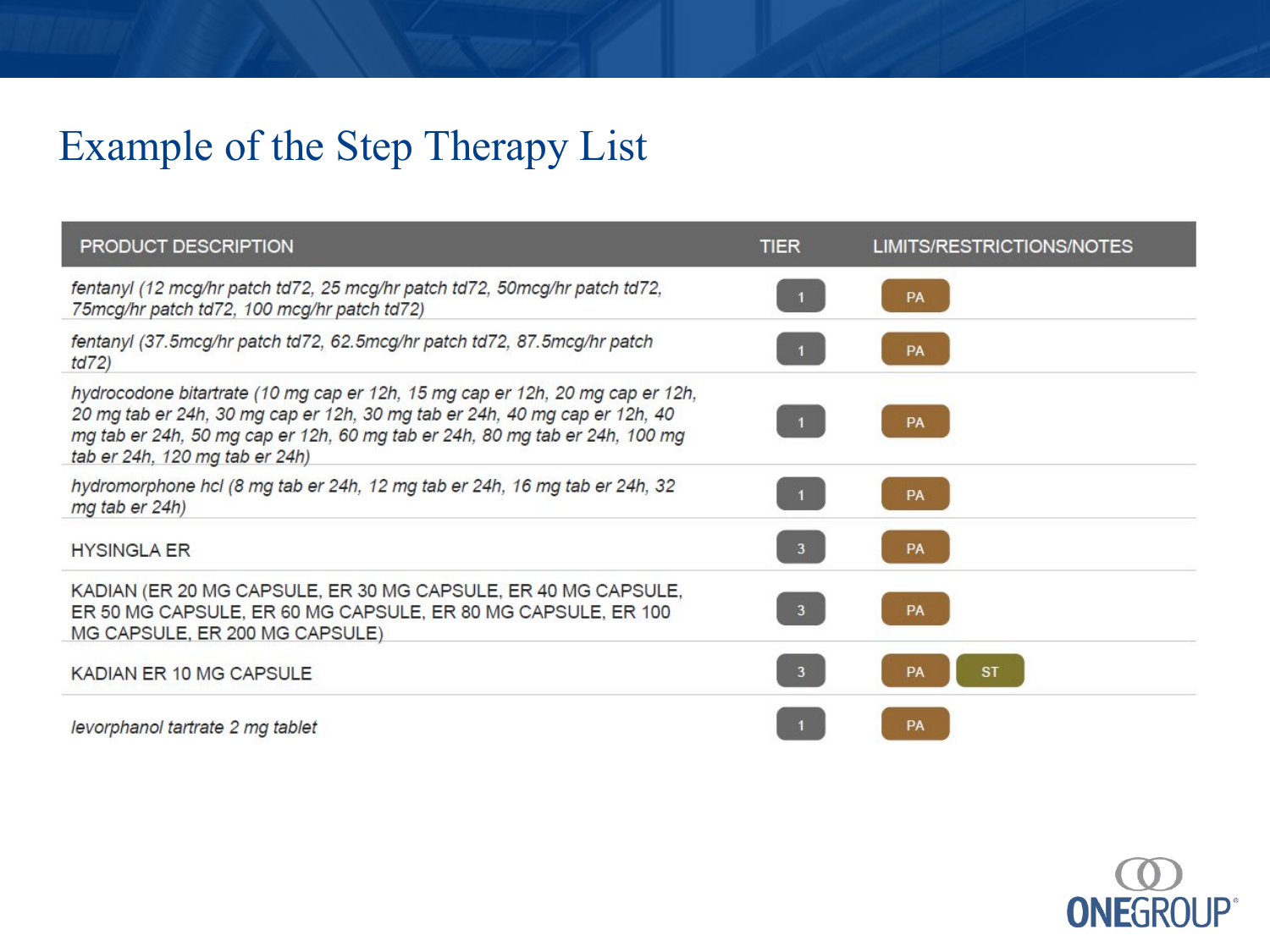#### What is Generic Advantage Program and How Does it Work?

**Generic Advantage** – This program promotes the use of generic medications. Under this program, if a member fills a brand name medication where there is a generic equivalent available, the member will pay:

1. the generic copayment, and

2. the difference between the cost of the more costly brand name medication and Excellus' price for the less expensive generic medication.

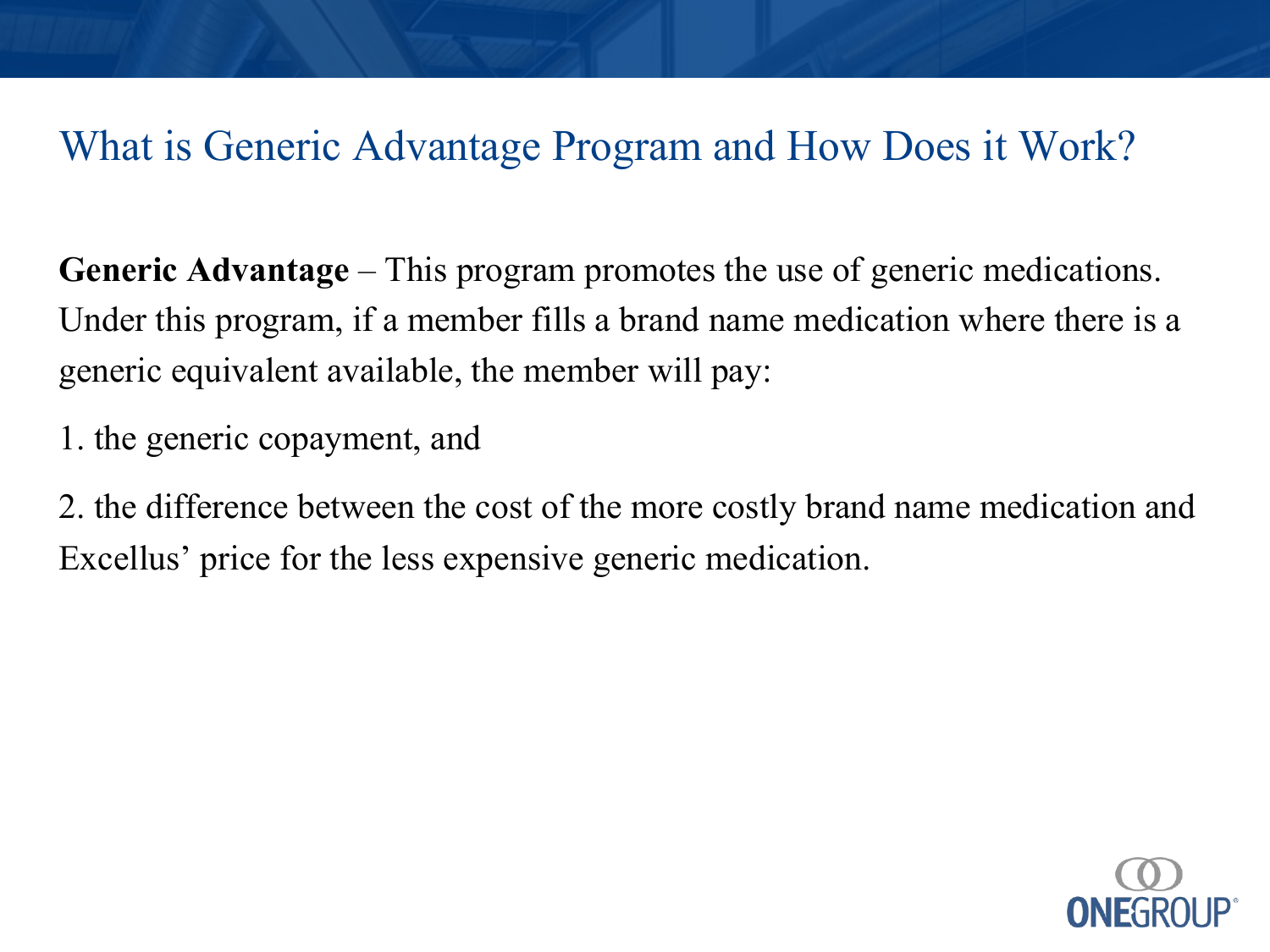#### Example of the Generic Advantage Program List

Generic Advantage Program for Maximum Allowable Cost Commonly Used Reference Brand Name Drugs with Generic Equivalents

| Brand                | Generic                       |  |  |
|----------------------|-------------------------------|--|--|
| Accolate             | zafirlukast                   |  |  |
| Accupril             | quinapril                     |  |  |
| Accuretic            | quinapril-hydrochlorothiazide |  |  |
| Aceon                | perindopril erbumine          |  |  |
| Aciphex              | rabeprazole                   |  |  |
| Aclovate             | alclometasone dipropionate    |  |  |
| Actigal              | ursodiol                      |  |  |
| Actiq Buccal Lozenge | fentanyl                      |  |  |
| Activella            | estradiol-norethindrone       |  |  |
| Actonel              | risedronate                   |  |  |
| Acular               | ketorolac                     |  |  |
| Adalat CC            | nifedipine er                 |  |  |
| Adderall             | amphetamine-dextroamphetamine |  |  |
| Adderall XR          | amphetamine-dextroamphet ER   |  |  |
| Adipex               | phentermine                   |  |  |
| Adoxa                | doxycycline monohydrate       |  |  |
| Agrylin              | anagrelide                    |  |  |
| Alcaine              | proparacaine                  |  |  |